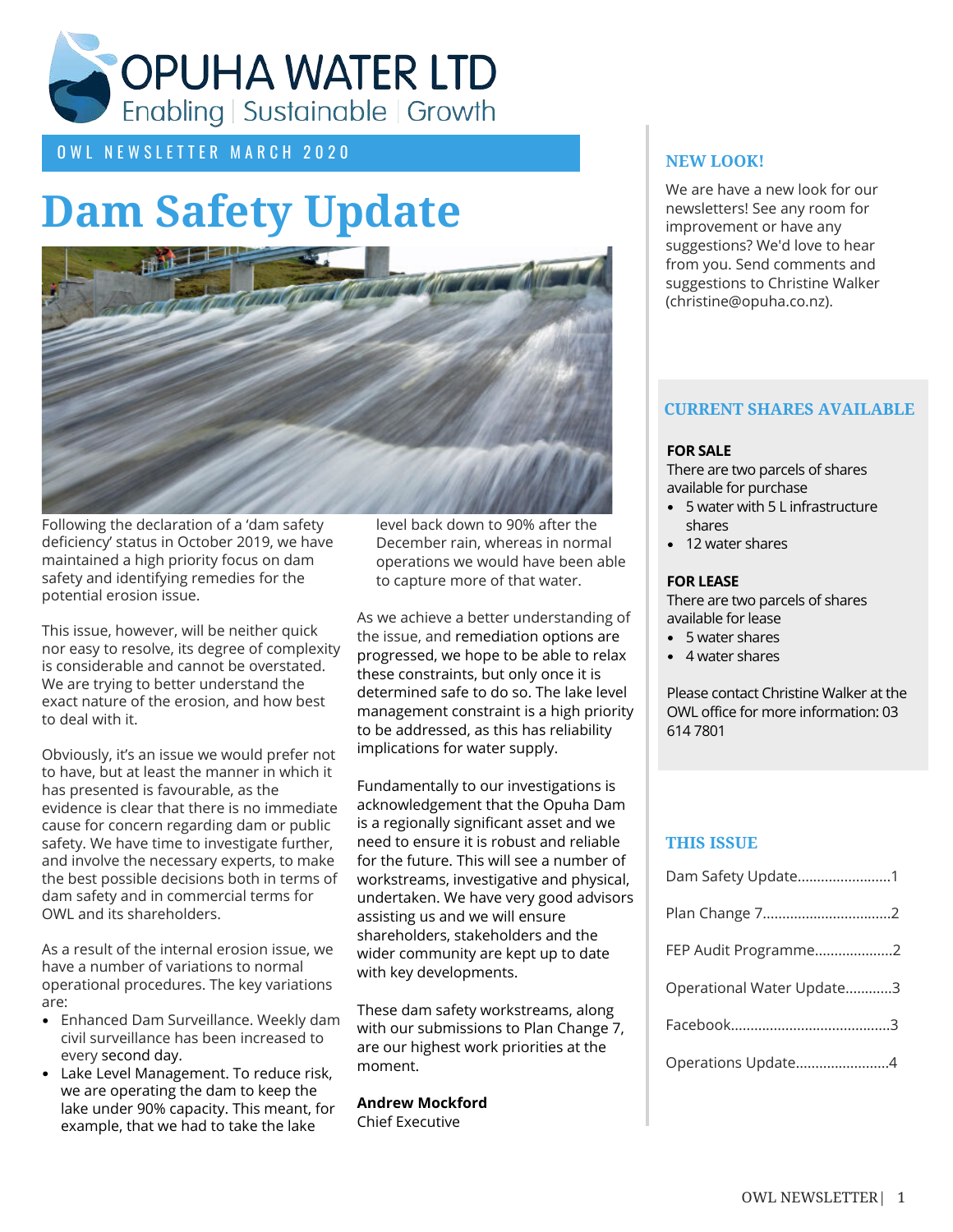## **Plan Change 7**

Plan Change 7 hearing preparation is in full swing with a number of workstreams under way. The timeframes we are working to are as follows:

| <b>Key Milestones</b>      | <b>Timeframes</b>               |
|----------------------------|---------------------------------|
| S42a report to be released | 1 April                         |
| Hearing evidence exchange  | Likely end April                |
| Hearing commences          | Mid May                         |
| Hearing complete           | Anticipated end June/start July |
| Decisions due              | Late 2020                       |
|                            |                                 |

Provisional dates and venues for the hearings have been released as follows:

#### **Christchurch (1)**

Date: 18 May 2020 Venue: Conference room A, Gate 3, Lincoln University, Springs Road, Lincoln Time: 9.30am

#### **Rangiora**

Date: 8 June 2020 Venue: Rangiora Show Grounds, 158 Ashley Street, Waimakariri, Rangiora Time: 9.30am

#### **Timaru (1)**

Date: 22 June 2020 Venue: The Grosvenor, 26 Cains Terrace, Timaru Central, Timaru Time: 9.30am

**Timaru (2)** Date: 6 July 2020 Venue: The Grosvenor, 26 Cains Terrace, Timaru Central, Timaru Time: 9.30am

#### **Christchurch (2)**

Date: 20 July 2020 Venue: Wigram Base Hotel, 14 Henry Wigram Drive, Hornby, Christchurch Time: 9.30am

We expect more information on procedures, schedule etc in coming weeks.

The technical teams supporting OWL, the Flow and Allocation Working Party (FAWP), and the Adaptive Management Working Group (AMWG) are gathering evidence and drafting their evidence as preparation for the hearings.

More than 50 submissions were made by OWL shareholders in support of the submissions by OWL, FAWP and AMWG, which was a great outcome. Julia Crossman (Environmental Manager) will work with submitting shareholders to coordinate their evidence and ensure we are collectively putting our best case forward.

#### **ENVIRONMENTAL ENHANCEMENT GRANT**

OWL is working with Fish and Game, Department of Conservation and Arowhenua Runanga to get an Opihi Environmental Enhancement Grant established. OWL has committed \$20,000 a year to this grant. We hope to have the details finalised and the grant open for applications by mid-April 2020. We will keep shareholders informed of progress. If you have potential environmental enhancement opportunities on your farm, we encourage you to apply for funding when applications are opened.

#### **FEP AUDIT PROGRAMME**

It is great to see improvements shareholders are making with their Farm Environment Plans (FEP), with some people gaining their first A-Grades.

Audits of the FEP programme are continuing in 2020, with some shareholders experiencing their second formal audit. The improvements made on farms speak to a great commitment by shareholders to get this right and protect their rights to farm.

There are, however, still a few shareholders who require a consent to farm. Lucy Millar (FEP Implementation) will be in touch to determine progress.



*Image of Lake Opuha*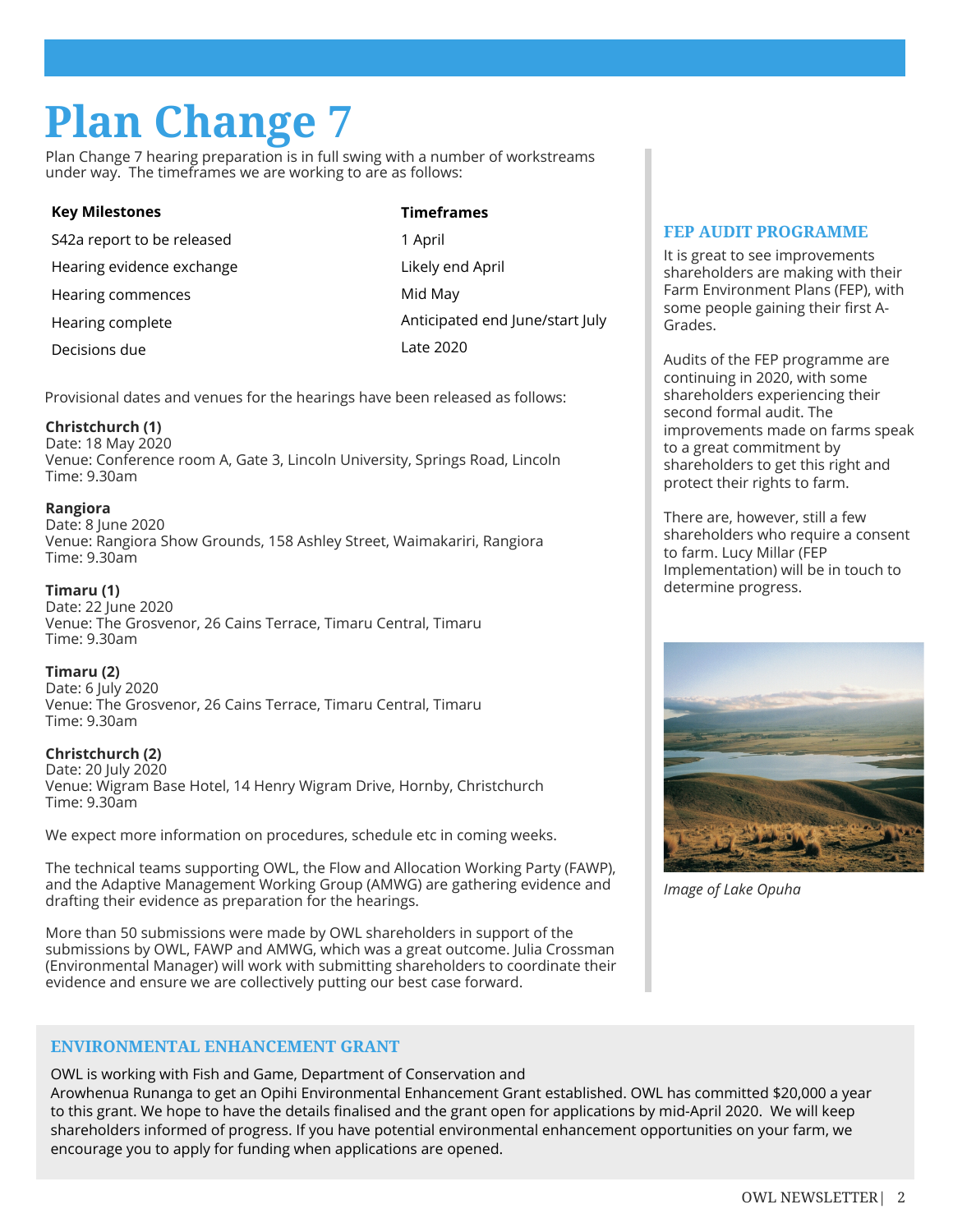## **Operational Water Update**

We are into the final three months of this irrigation season and are well and truly utilising the capacity of the lake.

Inflows this calendar year have been low, with only two very brief and small inflow events. The rain gauge at the dam has recorded 65mm of rain since 1 January 2020. During January and February we saw the lake capacity reduce by an average of 0.75% a day.

To comply with our consent conditions re maintaining minimal flows in the Opihi River, draw down increased as we entered March raising the minimum flow at the Saleyards Bridge from 3.5m3/s to 7.5m3/s. This 4m3/s increase has seen the drawdown rate on the lake increase by approximately 0.5% lake capacity per day.

At the time of writing (05/03/2020) the lake level was at 48.31%.

You don't have to be a farmer to know it has been a very dry period; the media is regularly reporting drought or close-todrought conditions throughout much of the country. The catchment feeding Lake Opuha is no exception; we have had very little rain. However, we do not believe we will have to consider restrictions yet, although it will remain a very real possibility if we do not get some reasonable rain this month (March) or early April.

To help manage this situation as efficiently as possible, we are updating forecasting models daily to help us understand, and plan for, potential scenarios. The forecasting uses daily lake levels recorded throughout the operational history of the dam.

At this time of the year there is significant variation, as is evidenced by the difference in the forecast lines (see graph) from a lake capacity of 40% at the end of May (66th percentile line), through to the lake being operationally empty on 23 April (25th percentile line).

We have made contact with the Opuha Environmental Flow Release Advisory Group (OEFRAG) to keep them appraised of the situation. There is very little rain of significance on the short-term weather forecasts (0-10 day forecasting). Medium term forecasting suggests that in mid-March we might get some unsettled weather that could bring rain. We are watching very closely, as there are forecast scenarios that would see the potential for water restrictions; and even potential for the lake to be emptied.

### **Andrew Mockford**

Chief Executive



# **facebook**

Opuha Water Ltd has embarked on a social media Journey! We have had the Opuha Water Ltd Facebook page sitting in the background for a few months now, but recently set aside some time and resources to more fully utilise its potential as a communication, advocacy and promotional medium. This includes (but is by no means limited to) providing weekly updates over summer regarding lake levels and weekend forecasts, staff profiles, showcasing shareholders' farms, and providing some history of the dam and scheme.

The page came into its own during last year's dam safety deficiency declaration, helping ensure people got full information (rather than that filtered by media or other sources). Public reaction was excellent and we received a lot of praise for the relevance, transparency and accountability shown on the page. Similarly, the Facebook page will be a place where we can share our views on issues such as Plan Change 7, proposed water legislation, environmental issues and so on, with the advantage that these views will not be edited by any publishing agency.

We invite you to search, 'like' and 'share' the Opuha Water Ltd Facebook page, and if you have any ideas for content, please contact Julia, Lucy or Christine. The page is also designed for followers to submit their own content. This will not automatically go up, every submission will be reviewed to ensure it is appropriate; but we encourage shareholders and stakeholders to contribute photos of activity on the lake, positive images of irrigation benefits, on-farm environmental activity and achievements and so on.